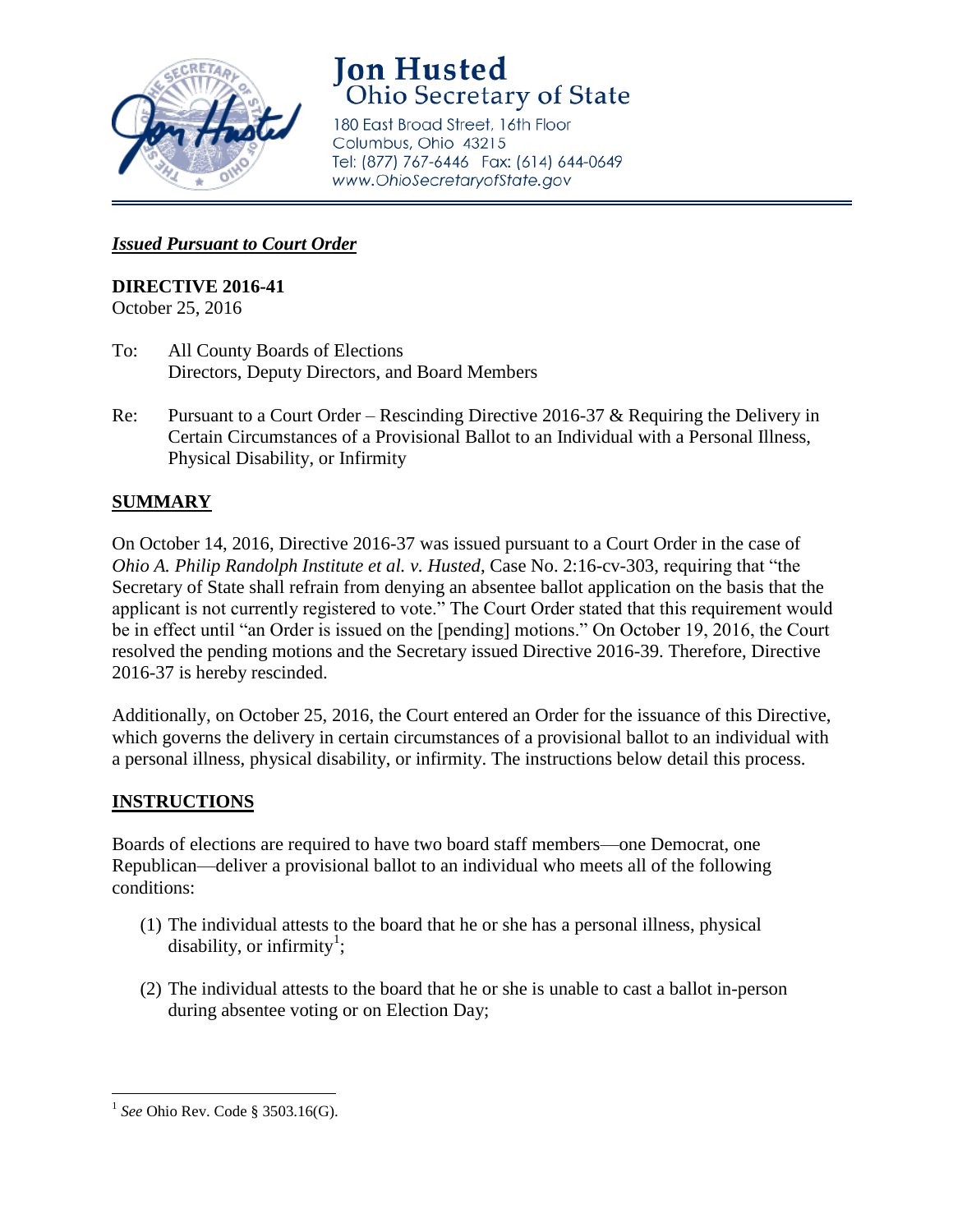- (3) The individual completes Form  $11-I-2^2$ ;
- (4) The individual's voter registration was cancelled in 2011, 2013, or 2015 under the "Supplemental Process"<sup>3</sup>;
- (5) The individual's most recent address of registration in the Statewide Voter File is in the same county as the individual's current address of registration as listed in the attestation;
- (6) The individual is requesting the delivery of the provisional ballot to an address in the same county as both the individual's recent address of registration in the Statewide Voter File and the individual's current address of registration as listed in the attestation; and
- (7) The individual is submitting the request to the board no later than noon on the Saturday prior to Election Day.

Boards are required to provide Form 11-I-2 to each individual contacting the board stating that he or she satisfies the conditions above.

If the individual completes Form 11-I-2, submits it to the board, and satisfies all of the conditions above, the board shall send two staff members—one Democrat, one Republican—to deliver a provisional ballot to the individual. The board will determine whether to count the provisional ballot using the process described within [Directive 2016-39.](http://www.sos.state.oh.us/SOS/Upload/elections/directives/2016/Dir2016-39.pdf)

If you have any questions concerning this Directive, please contact the Secretary of State's elections counsel assigned to your county.

Sincerely, Jon Husted

 $\overline{\phantom{a}}$  $2^2$  Form 11-I-2 will be prescribed by the Secretary of State's Office no later than October 25, 2016.

<sup>&</sup>lt;sup>3</sup> Boards are to determine whether the individual was cancelled under the "Supplemental Process" using the process described within [Directive 2016-39.](http://www.sos.state.oh.us/SOS/Upload/elections/directives/2016/Dir2016-39.pdf)